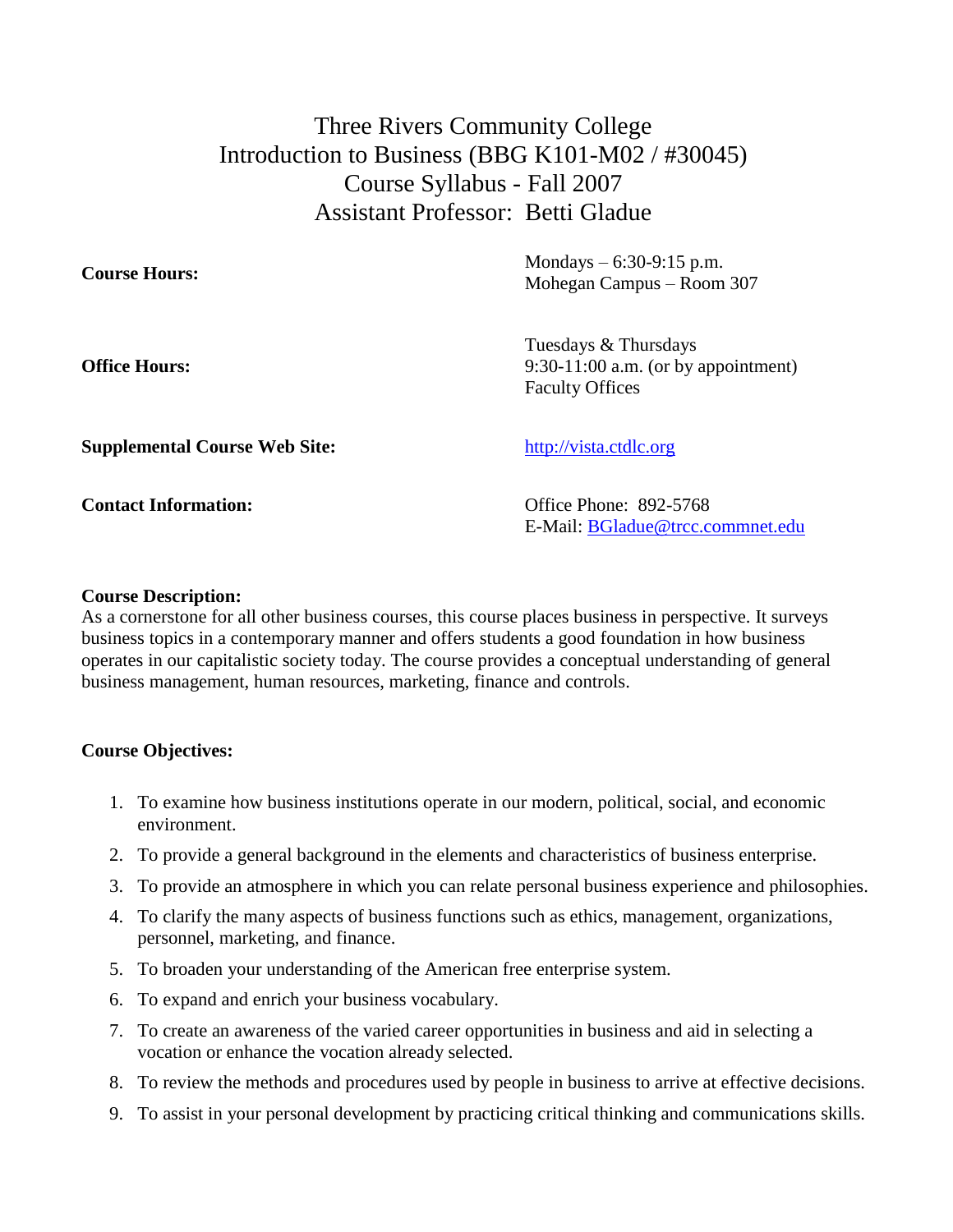# **Grading:**

There will be four exams during the course. No make-up exams will be given. You are required to take all 4 exams. The exams will cover information from the textbook and any supplemental subjects introduced. For grading purposes I will count 3 of the 4 exams – dropping the lowest exam score. The fourth exam cannot be dropped as the lowest exam score. Therefore, you are REQUIRED to take the fourth exam. If you miss one of the first three exams, that exam will obviously be dropped as your lowest score – zero.

There will also be a class presentation and written report required in this course. Each student will provide a 10-15 minute PowerPoint presentation to the class. (If you are unfamiliar with PowerPoint, I will be providing a quick overview for those students.) A two page (double spaced) report will be submitted to me at the end of the presentation. More information regarding topics, requirements, and dates will be provided in class. Prior approval of the topic is required.

Homework assignments are generally due the following class session, unless instructed otherwise. Grades on assignments not submitted by due date will be given a lowered grade. I will post your homework assignments in WebCT Vista.

You are responsible for staying informed on all assignments, expectations, and class procedures. I suggest that you make several friends in this class to exchange contact information so you can find out what you missed.

Students receiving an 'A' for participation will meet the following requirements:

- Attend regularly (no more than one absence), arrive punctually, and remain for duration of class
- Demonstrate evidence of consistent prior reading and thought
- Participate actively in classroom dialogue
- Present summaries to the class of small group discussion and activities

| <b>Grading Summary:</b>                                                                                                           |          |     |  |  |  |  |
|-----------------------------------------------------------------------------------------------------------------------------------|----------|-----|--|--|--|--|
| <b>Exams</b><br>Four exams provided<br>Will drop the lowest score (Must take last exam)<br>Compilation of three of the four exams | $=$      | 60% |  |  |  |  |
| <b>Oral Presentation &amp; Written Report</b>                                                                                     | $\equiv$ | 15% |  |  |  |  |
| <b>Homework Assignments</b>                                                                                                       | $=$      | 15% |  |  |  |  |
| <b>Class Participation</b>                                                                                                        | $\equiv$ | 10% |  |  |  |  |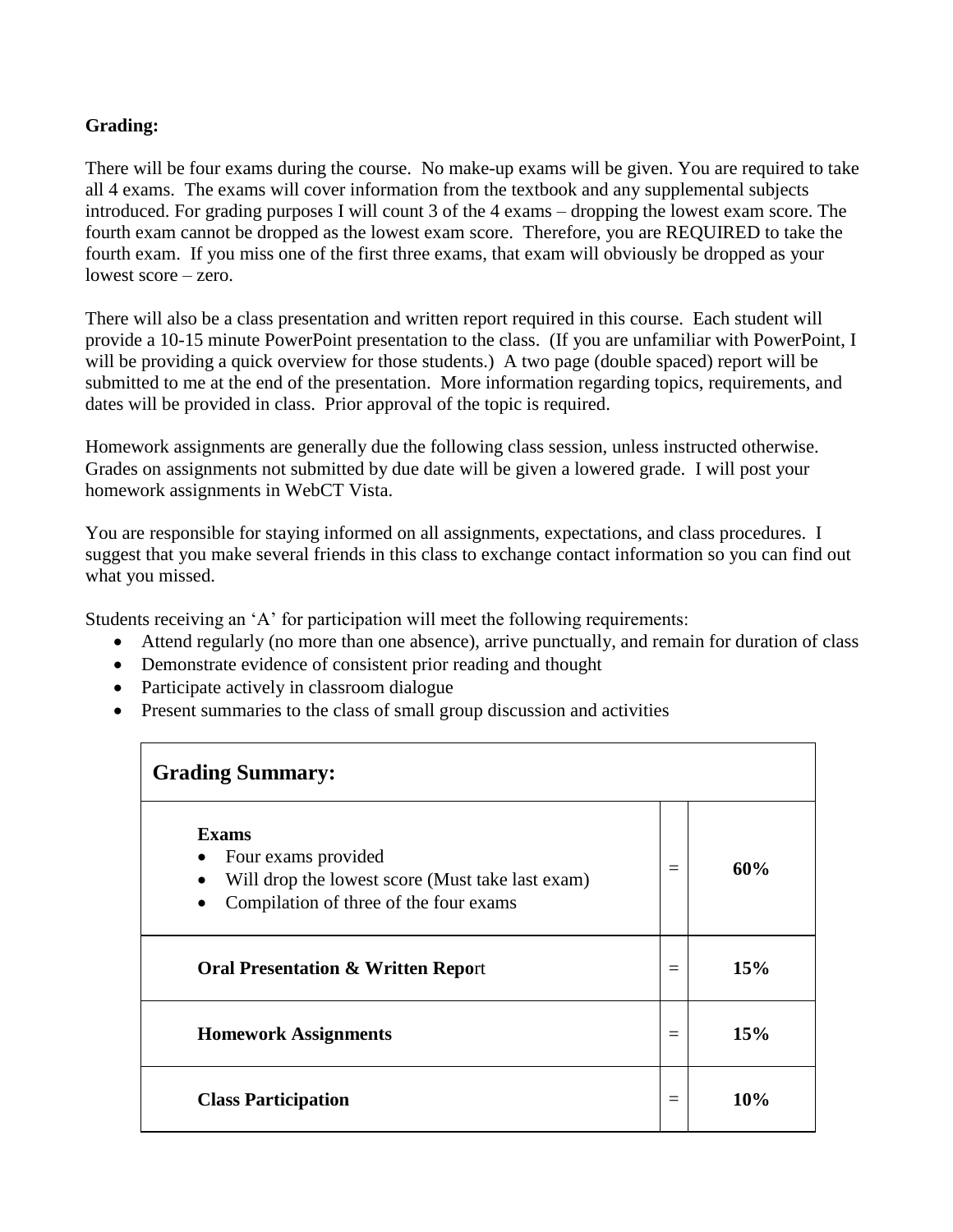#### **Final Grade Scale:**

|  | $A = 94 - 100$    |  | $C = 73 - 76$     |              |                     |
|--|-------------------|--|-------------------|--------------|---------------------|
|  | $A - = 90 - 93$   |  | $C_{-}$ = 70 - 72 | W            | $=$ Withdrawal      |
|  | $B+ = 87 - 89$    |  | $D+ = 67 - 69$    | $\mathbf{I}$ | $=$ Incomplete      |
|  | $B = 83 - 86$     |  | $D = 63 - 66$     |              | $P/F = Pass / Fail$ |
|  | $B - = 80 - 82$   |  | $D = 60 - 62$     |              | $AU =$ Audit        |
|  | $C_{+}$ = 77 - 79 |  | $F = 00 - 59$     |              |                     |

#### **Attendance Policy:**

Attendance is essential to success in this course. A critical understanding of business related issues is achieved via in-class discussions and projects. You are expected to attend all classes in order to receive full benefit from instruction, in-class work, lectures, discussion, handouts, and guest speakers.

Exams cover more than assigned text readings. Exams cover everything presented in class.

If you miss a class, it is your responsibility to find out what was covered during your absence and what was assigned for homework.

Additionally, part of your grade is based upon participation/in-class assignments. Promptness is noted.

#### **Classroom Policy:**

I respect you and expect respect from you. Being a mature college student entails responsibility. This means you are responsible for yourself, your education, your assignments, your behavior, your attitude, your timeliness, and your contributions to the classroom atmosphere. I expect all students to be prompt, attentive, prepared, supportive of their classmates, and contribute to a positive classroom atmosphere.

#### **College Withdrawal Policy:**

A verbal "drop or withdrawal" from course(s) will be accepted through the  $10<sup>th</sup>$  week of classes in accordance with the designated withdrawal deadlines. Students will need to provide the following information: full name, address, date of birth, student identification number and social security number, course reference number (CRN), description/subject and instructor's name, and if you have VA / FA benefits. Verbal drops or verbal withdrawals are processed through the Registrar's Office and Subase site ONLY.

#### **Academic Dishonesty:**

Conduct which as its intent or effect the false representation of a student's academic performance and/or knowingly and intentionally assisting another student to do so in any way constitute academic dishonesty. In the event of academic dishonesty, the College's policy will be enforced.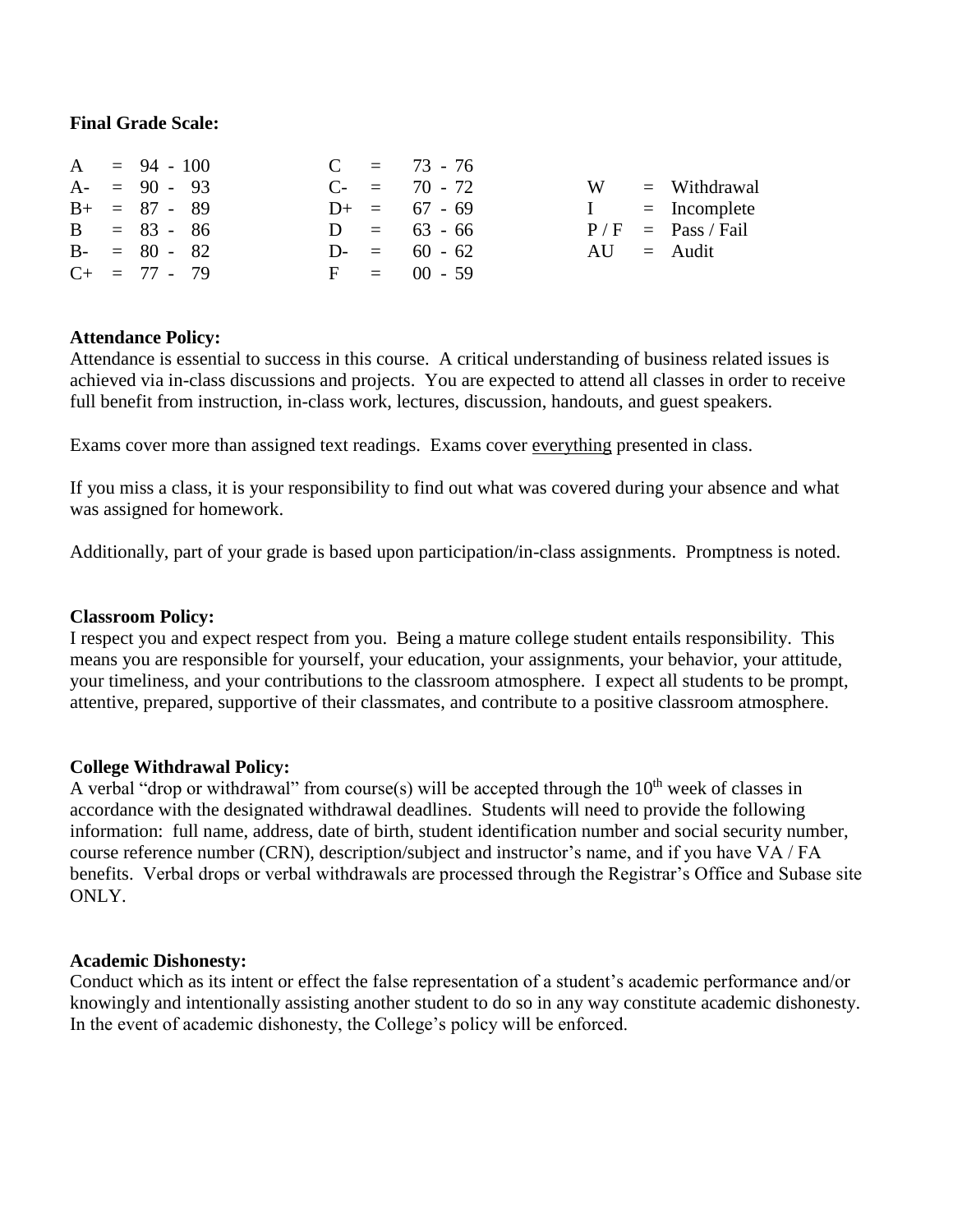#### **Cellular Phones and Beepers:**

Students are notified that cellular phones and beepers are allowed in class or in the Learning Resource Center only if they are turned off or turned to a silent mode. Under no circumstances are phones to be answered in class. When there are extenuating circumstances that require that a student be available by phone or beeper, the student should speak to me prior to class so that we can arrive at an agreement.

#### **Disabilities and Learning Difference Statement:**

If you are a student with a disability and believe you will need accommodations for this class, it is your responsibility to contact the Disabilities Counseling Services at 383-5240. To avoid any delay in the receipt of accommodations, you should contact the counselor as soon as possible. Please note that I cannot provide accommodations based upon disability until I have received an accommodation letter from the Disabilities Counselor. Your cooperation is appreciated.

# **Early Warning Policy:**

Students experiencing academic difficulty and/or chronic absenteeism will be notified of their class standing.

# **Class Schedule:**

The class schedule is attached to the last page of this syllabus. Although I would like to adhere to this schedule as much as possible, unforeseen events (i.e., weather) and purposeful changes (i.e., guest speakers) will require modifications. I reserve the right to make changes to this schedule as the semester progresses.

#### **Notification of Cancelled Class:**

If I am unable to attend a class, I will post an announcement in WebCT Vista – (http://vista.ctdlc.org). Obviously, if the College has announced a full college closing, I will not be in attendance.

#### **Changes to Syllabus:**

I reserve the right to make changes and modifications to this syllabus at any time without prior notice.